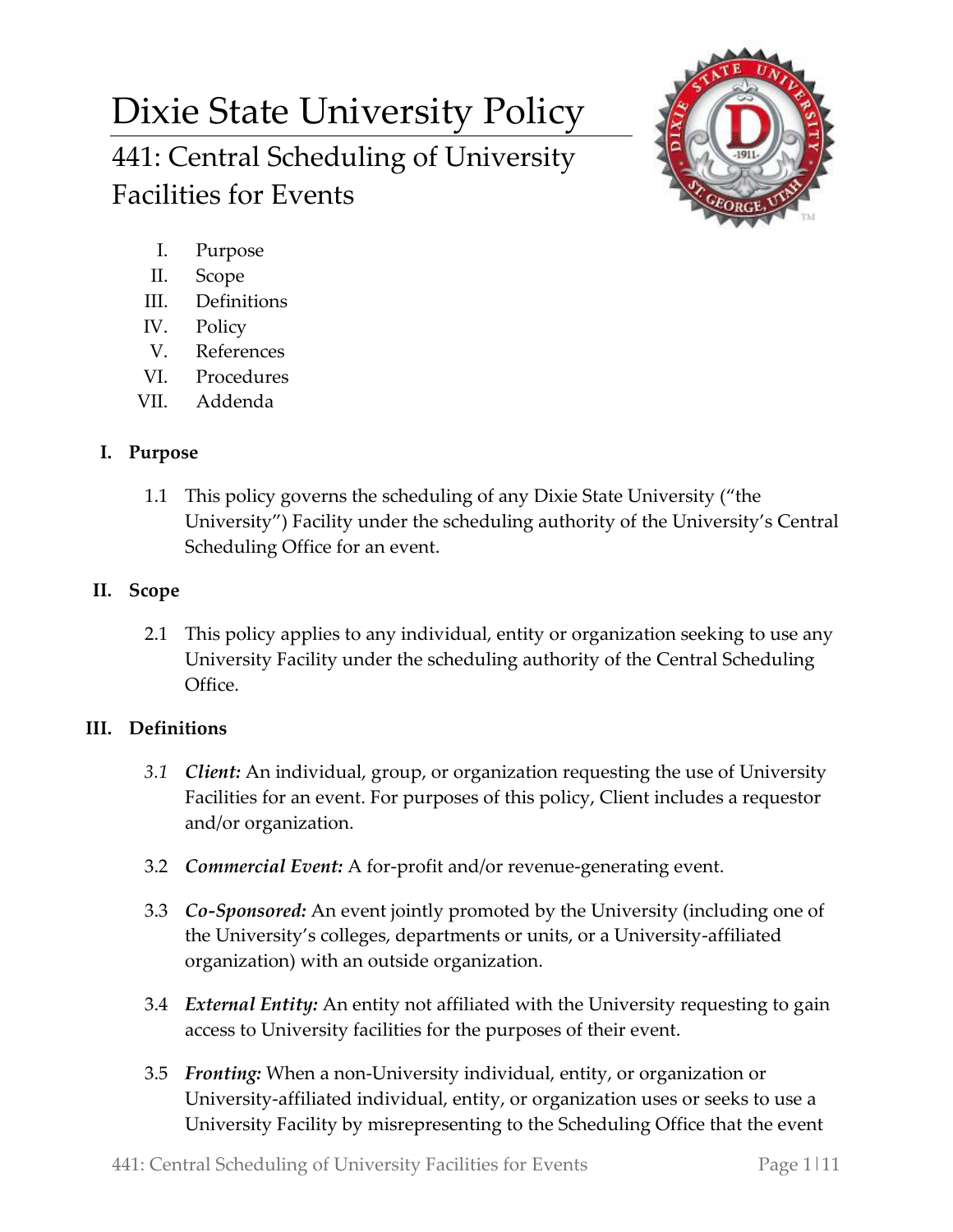is Co-Sponsored.

- 3.6 *Large/Complex Event:* Capacity of more than 150 persons and/or with a significant amount of risk, production value, or use of resources.
- 3.7 *Minimum Time Requirement:* Scheduling of a University Facility must be requested and approved at least two (2) weeks in advance for a small event and one (1) month in advance for a large/ complex event.
- 3.8 *Small Event:* Capacity of less than 150 persons and/or a conference, class, or event with minimal to no risk, production, and use of resources.
- 3.9 *Space Blocking:* Requesting a room or facility without a specified purpose, specific/accurate start and stop times, and a description of the event.
- 3.10 *University Entity*: An entity authorized by the University (i.e. university administrative department; academic school/college, center, institute, or department; and student organization, including the University Student Association and University student clubs) to request the use of university facilities for a University or co-sponsored event in accordance with this policy and applicable Central Scheduling Office requirements.
- 3.11 *University Facility*: A facility, venue, or space owned or leased by the University.
- 3.12 *University-Sponsored Event:* An event sponsored by one or more of the University's administrators, colleges, departments, units, student organizations, faculty organizations, or staff organizations with the approval of the appropriate University authority (e.g. College Dean, Department Head, Director) with the primary purpose being student learning/program/recruitment, University business, or professional development/recruitment.
- 3.13 *University Premises*: All land, buildings, facilities, parking lots, roads, and other property in the possession of, or owned, used, leased, or controlled by the University.

## **IV. Policy**

4.1 Each University Facility is established and maintained primarily for the University to accomplish its academic purposes, and generally these facilities do not constitute a public forum available for general use by individuals, entities, or organizations unaffiliated with the University.

441: Central Scheduling of University Facilities for Events Page 2|11 4.2 Permission to use a University Facility for an event may be extended to an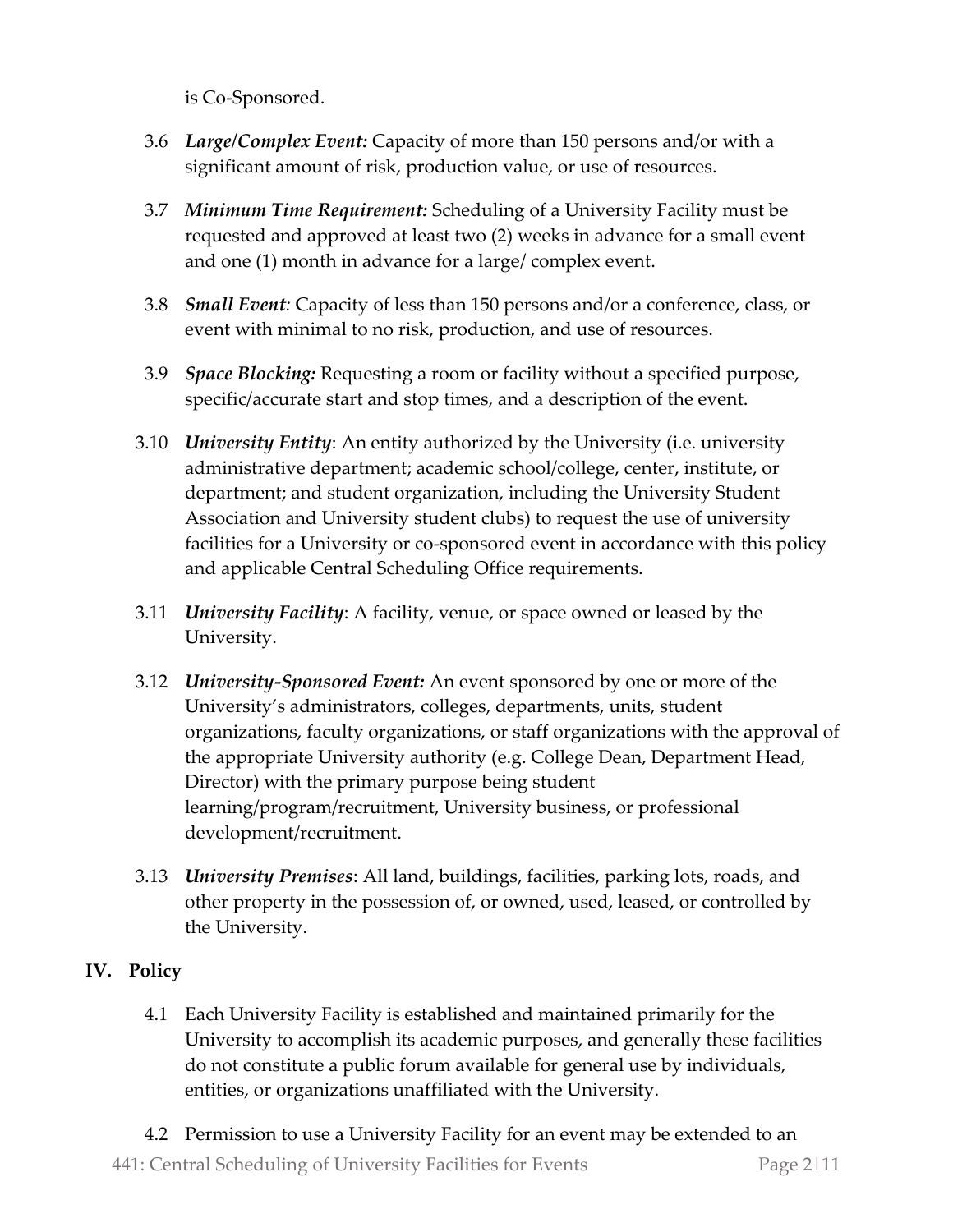individual, entity, or organization affiliated or unaffiliated with the University, subject to the following:

- 4.2.1 The activity has relevance to the University's mission, or it has special significance or value to the University;
- 4.2.2 The use will not place the University in unfair competition with a private facility or service elsewhere in the local area;
- 4.2.3 The activity is sponsored by an official operating unit of the University, free of Fronting (see definition in Section 3.5).
- 4.3 The University will not grant permission to use its facilities or services if such use would constitute unlawful discrimination on the grounds of race, color, religion, ethnic origin, gender, disability, age, or any constitutionally guaranteed right.
- 4.4 Scheduling Priorities and Standards: A request to schedule or use a University Facility is considered in the following priority order:
	- 4.4.1 University Entities
		- 4.4.1.1 Requests that advance the University's educational mission, specifically academic classes and curricular program requirements.
		- 4.4.1.2 Official University student organizations, followed by college and department mission-compliant events.
		- 4.4.1.3 University colleges, departments, or committees approved (Co) Sponsored faculty and staff events.
	- 4.4.2 External Entity Events
		- 4.4.2.1 Community events, followed by public and Commercial Events.
	- 4.4.3 Space Blocking, as defined in section 3.9, is not permitted. In accordance with Utah Board of Higher Education policy, the University is responsible for reporting accurate and specific metrics regarding the individual use of all university facilities. To ensure accurate reporting of utilization and to support strategic planning and decisions related to room use, university facilities must be reserved individually according to specific need (see Utah Board of Higher Education Policy R751). Requesting entities may not reserve facilities in blocks for the purpose of holding a space for possible need in the future.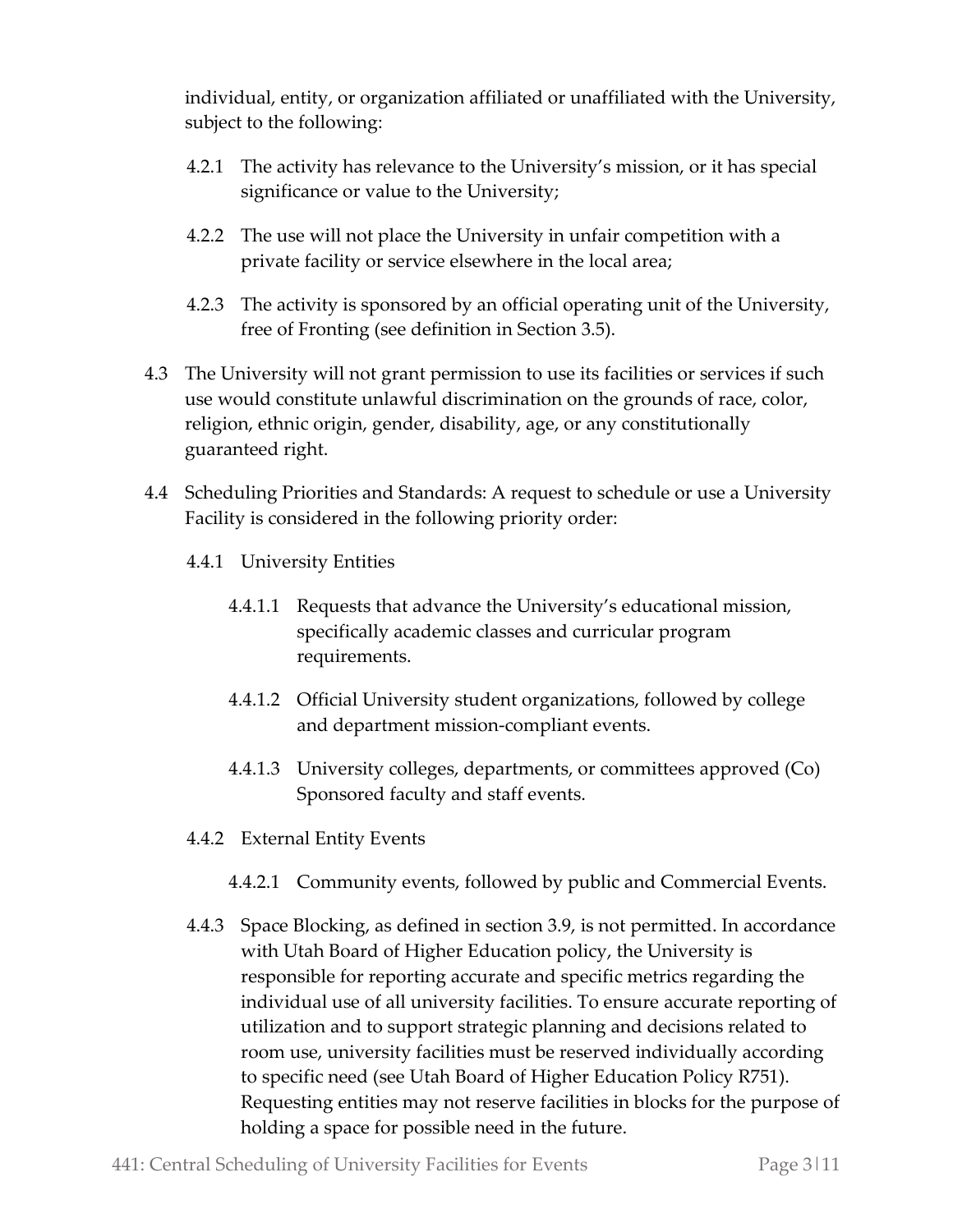- 4.4.4 In all instances, when requests are made at the same time, the occupants and/or main users of a particular space will have priority over equally prioritized groups in that area. Examples include but are not limited to the University Student Association in the Gardner Center, Athletics in the Burns Arena, and The College of Arts in the Eccles Fine Arts Center, etc.
- 4.5 Criteria for Use of a University Facility
	- 4.5.1 The use must be appropriate to the nature and purpose of the facility.
	- 4.5.2 The use must not interrupt or interfere with regularly scheduled University programs or functions.
	- 4.5.3 The use must not expose facilities, property, participants, or spectators to an unacceptable level of risk or harm, damage, or injury.
	- 4.5.4 The use must have adequate security support as determined by the Chief of the University Police Department.
	- 4.5.5 The activity use must be legal and be considerate of community standards.
	- 4.5.6 The use must not violate any applicable laws or regulation.
	- 4.5.7 The use will not be allowed for personal or private gain.
	- 4.5.8 The use will not be in direct competition with the local economic and commercial entities per University Policy 251.
	- 4.5.9 Mistreatment of persons or property, Fronting, or violation of University regulations and policies, as pertains to use of University Facilities, may constitute justification for denial of future requests from the same individual, organization or group.
- 4.6 Criteria for Events
	- 4.6.1 Size of participating group: The size must comply with fire code limitations.
	- 4.6.2 Adequacy and availability of (nighttime) lighting and electrical power sources (additional lighting may be specified as a requirement).
	- 4.6.3 Set-up and takedown requirements.
	- 4.6.4 Other planned or scheduled events on University Premises at the same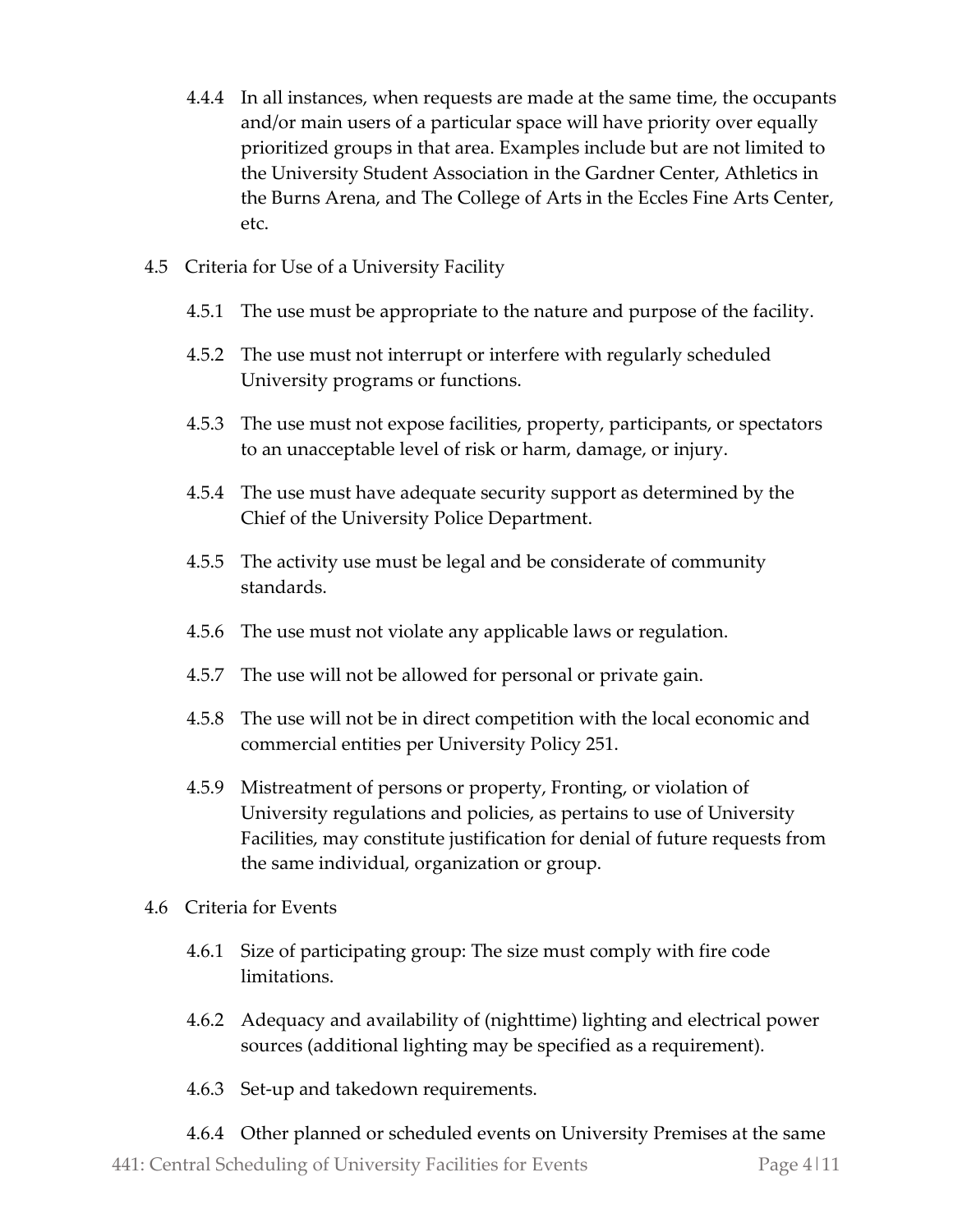time.

- 4.6.5 Need for lawn care and maintenance.
- 4.6.6 Normal ending time of dances, activities and other events on University Premises is midnight (12:00 a.m.), unless otherwise approved by the University Police Department. However, the University expressly reserves the right to require that any event must end at an earlier time.
- 4.6.7 Considerations such as insurance requirements, safety, crowd control, weather, noise, and community interaction.
- 4.7 Sound Amplification
	- 4.7.1 If the sound from band speaker systems, or other amplification equipment, is extreme in decibel measurement or if the judgment of the University Police Department or University Risk Management deems it to be extreme in decibel measurement, the system shall be shut down or reduced.
	- 4.7.2 Sound amplification equipment used for dances, concerts, election campaigns, promotional activities, and other similar events in the courtyard areas will not be used prior to 8:00 a.m. on regular class or final exam days. Disturbance of classes must be avoided at all times.
- 4.8 All State laws and University policy pertaining to smoking shall be followed.
- 4.9 Alcohol and Illegal Drugs: No alcoholic beverages or illegal drugs of any type shall be in possession of or consumed by individuals in any University facility or outdoor areas scheduled under the provisions of these regulations except in compliance with University Policy 158 for on and/or off Campus Events, Ceremonies, Receptions, Fundraisers, and/or Private Events.
- 4.10 University Police Support
	- 4.10.1 The Central Scheduling Office will inform the University Police Department at least 72 hours before each event scheduled on University Premises, and University Police will determine if there is a need for police support at the event.
	- 4.10.2 In an emergency, the University Police Department and/or University Risk Management are authorized to cancel any event, if in their judgment an unacceptable safety risk level to University facilities, property, participants, or spectators has been reached.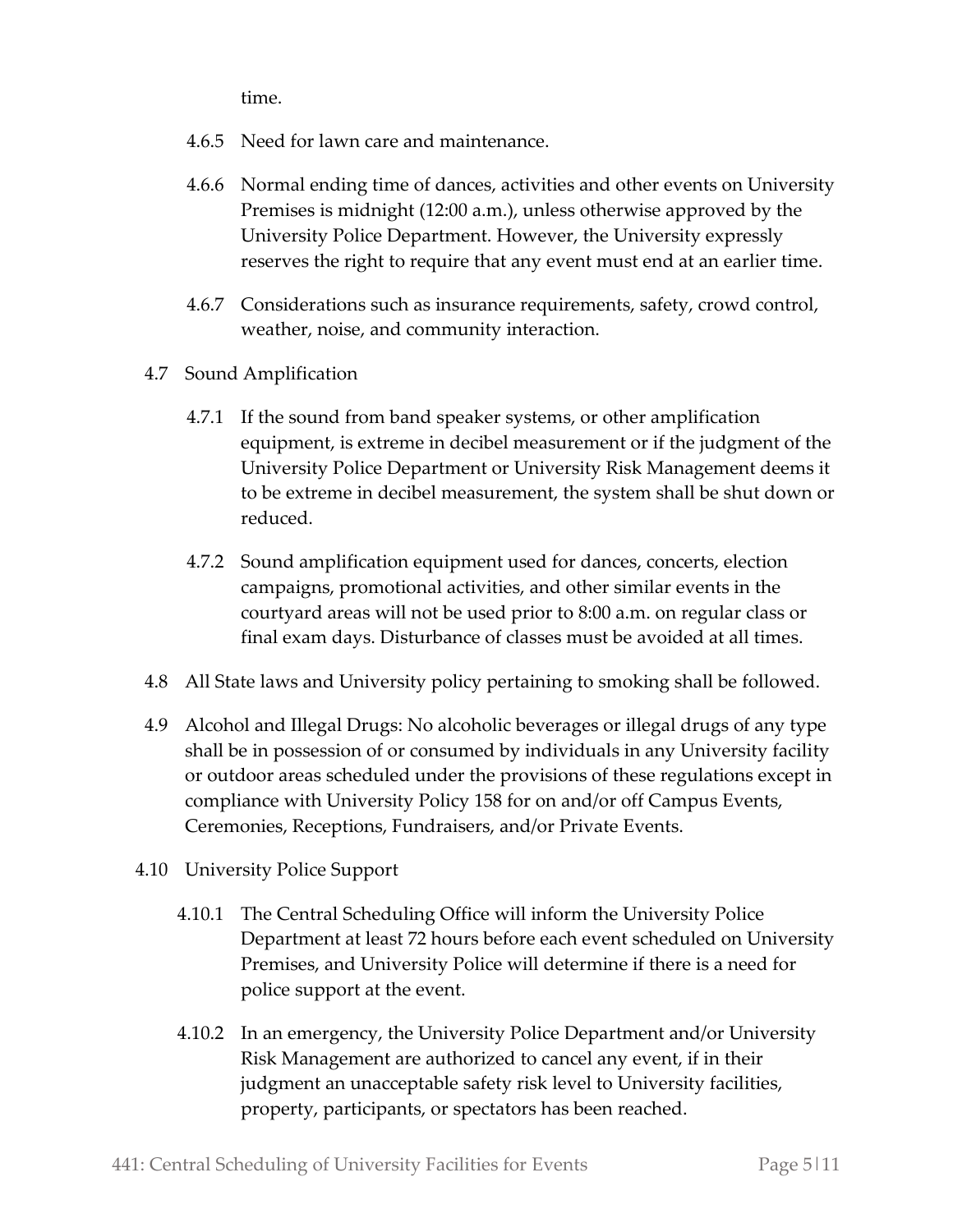- 4.11 Parking Requirements and Restrictions (Refer to University Policy 421)
	- 4.11.1 All visitors will comply with University parking regulations.
	- 4.11.2 Permission must be obtained at the time of making the reservation to allow a limited number of vehicles to traverse or park on University sidewalks, fire lanes, plazas, etc., for purposes of unloading or loading materials.
	- 4.11.3 Any vehicle parked illegally will be subject to ticketing and/or removal to impound facilities at the owner's expense.
- 4.12 Food Distribution (Refer to University Policy 241)
	- 4.12.1 University, state and local health department regulations require that any food, whether sold or distributed free of charge, be approved through issuance of a temporary permit. This includes, but is not limited to, baked sales, canned food drives, box lunches, soft drinks, etc. Members of the University and its organizations desiring to engage in such activities will be referred to the Director of Dining Services for required clearances. University Dining Services will coordinate approval of the temporary permit and shall notify the Central Scheduling Office of the issuance of a permit.
	- 4.12.2 Distribution and consumption of food is generally not allowed and must be specially approved in auditoriums, classrooms, gymnasiums, and other University Facilities covered by these regulations. Clients will not distribute refreshments or food items where the facility carpeting may be ruined or discolored from spillage.
- 4.13 Solicitation Sales
	- 4.13.1 The sale or solicitation of merchandise or goods, and/or food items, is not allowed in or on any University Premises or area covered by these regulations without express permission of the Director of Event Services. This restriction shall apply also to the sale (scalping) of tickets to any and all events held on University Premises.
- 4.14 Liability Insurance Requirements
	- 4.14.1 Current State of Utah and University Risk Management requirements shall be followed by the Client and enforced by the Central Scheduling Office. If there is potentially unacceptable or unreasonable risk to either property, participants, and/or spectators, the Client will be referred to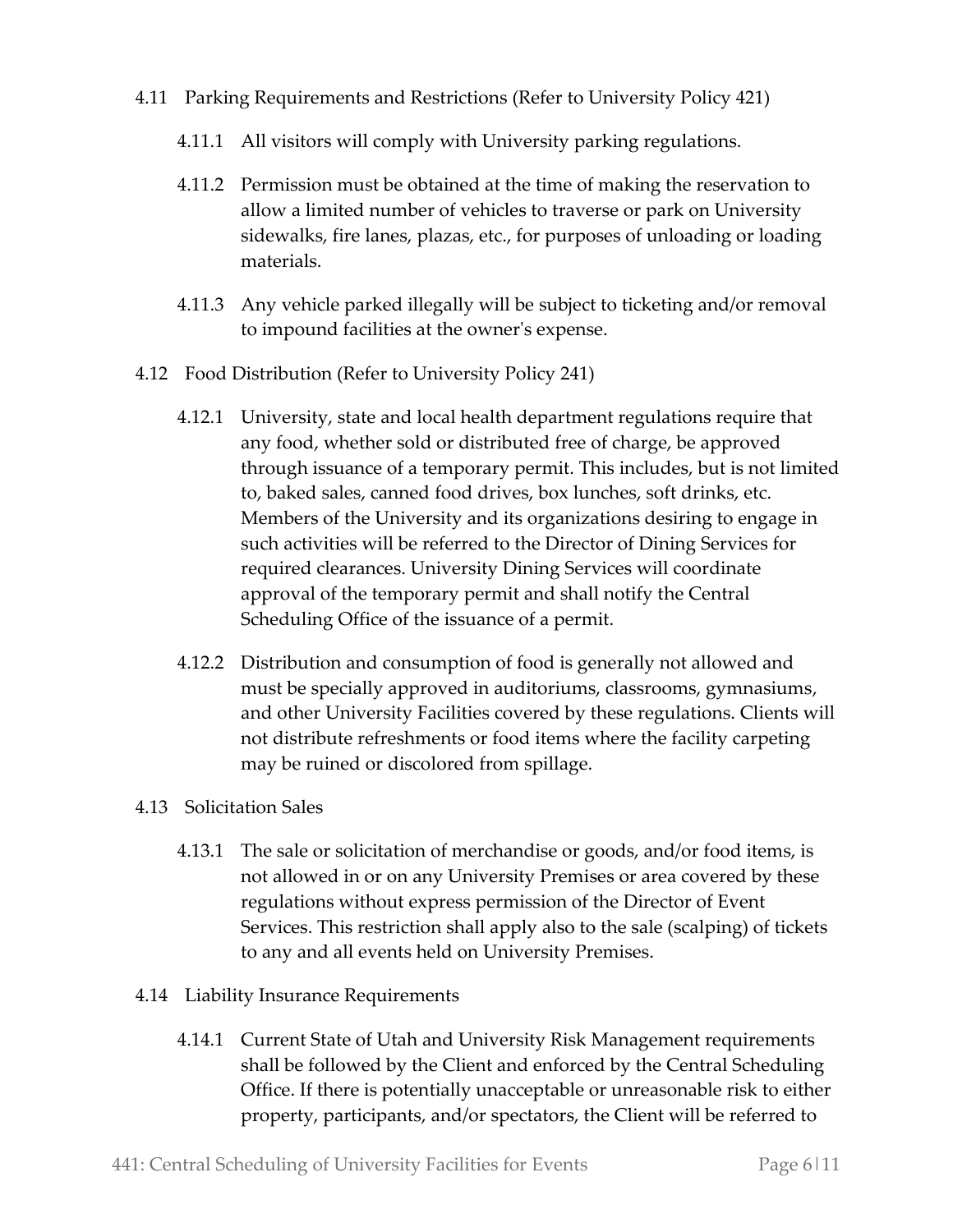the Risk Management Office for a risk evaluation.

- 4.14.2 For University Entities, official University-sanctioned activities are covered by the Risk Management Fund of Utah.
- 4.14.3 For External Entities, a University Risk Management Officer will determine if liability insurance must be provided. If it must, either a copy of a signed insurance policy (preferred), or a copy of an insurance certificate, is to be furnished at the time of scheduling the reservation. The Client shall also agree to hold the University harmless from any and all liability arising from their use of University facilities. These requirements must satisfy Risk Management guidelines.

## **V. References**

- 5.1 University Facility and Event Fees (Located on the Events Services and Risk Management website)
- 5.2 University Policy 141: Contract Work Flow
- 5.3 University Policy 150: Minors and Vulnerable Adults on University Premises
- 5.4 University Policy 241: Dining Services
- 5.5 University Policy 251: Competition with Private Enterprise and Unfair Competition Grievance
- 5.6 University Policy 421: University Premises Parking and Transposition
- 5.7 Use of Campus Facilities 2.3 System of Higher Education's Policy R751 Institutional Facilities Space Utilization
- 5.8 Utah Code 20a-8-404 2.2
- 5.9 Utah System of Higher Education's Policy R255 Scheduling and Authorizing Use of Campus Facilities
- 5.10 Utah System of Higher Education's Policy R553 Revenue-generating Activities.
- 5.11 Utah System of Higher Education's Policy R555: Providing Facilities, Goods and Services in Competition with Private Enterprise.
- 5.12 Utah System of Higher Education's Policy R751, Institutional Facilities Space **Utilization**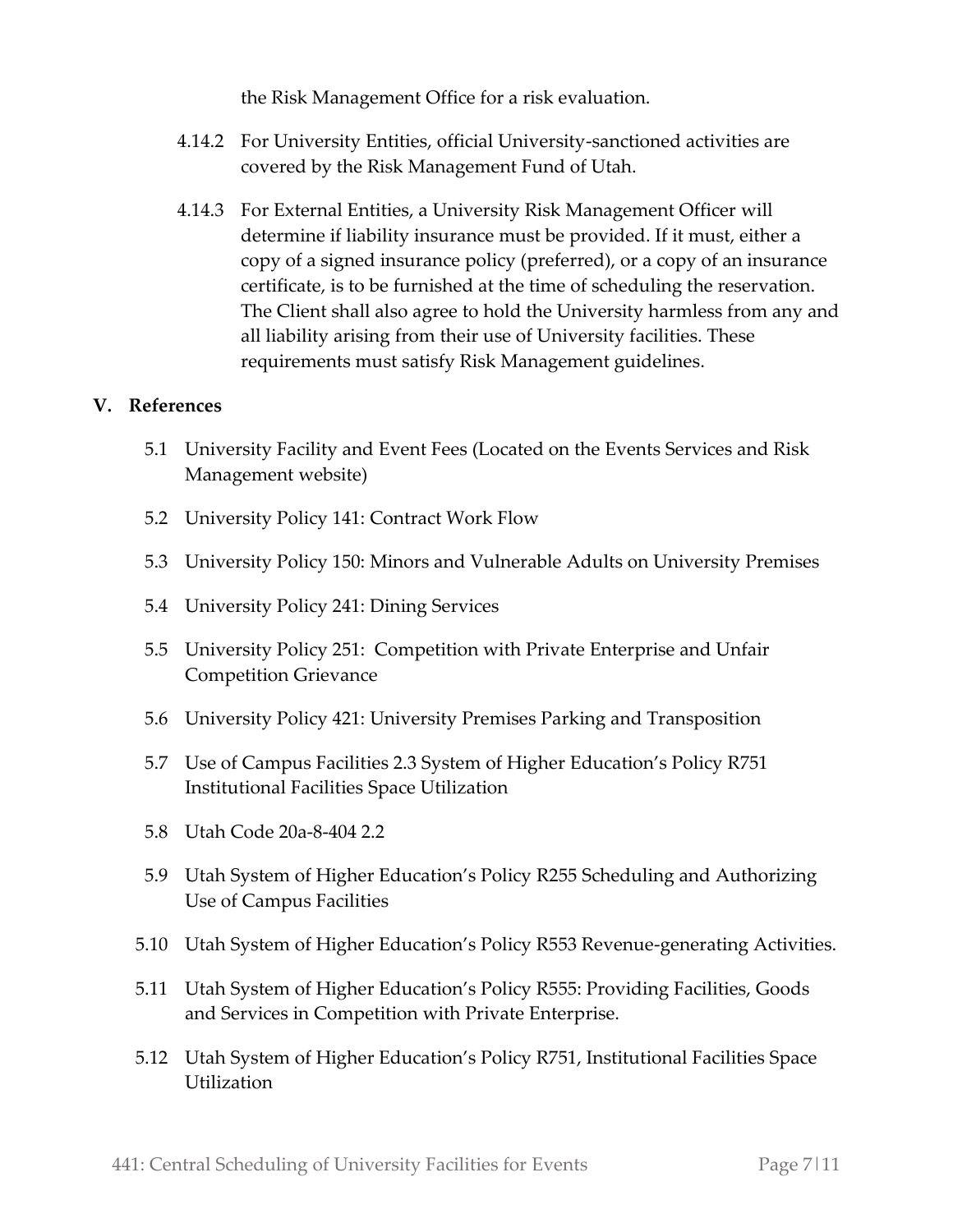## **VI. Procedures**

- 6.1 Scheduling Procedures
	- 6.1.1 The scheduling and reservation of a University Facility or University Premises must be done through the Central Scheduling Office, which provides appropriate scheduling documentation for users of University facilities. A Central Scheduling Office coordinator will identify the availability and appropriate space to be utilized and place a request in pending approval. The coordinator can assist the Client with contact information of applicable University department representatives. However, it is ultimately the Client's responsibility to coordinate and gain approval from said departments, and confirm approval through the Central Scheduling Office.
	- 6.1.2 All contracts must be signed in accordance with University Policy 149 and University Policy 141.
	- 6.1.3 University Entities, excluding the University Student Association, University student clubs, and students in general, must schedule the use of University facilities via the current online system or by contacting the Central Scheduling Office. If the event is a Sponsorship or a Co-Sponsorship, it will require a sponsorship form submitted to the Central Scheduling Office.
	- 6.1.4 University students, University student clubs, and University Student Association wishing to use a University Facility must submit scheduling requests via the current student software program under the direction of the Director of Student Involvement and Leadership.
	- 6.1.5 External Entities must submit a completed Facility Scheduling Request Form in order to reserve a University Facility.
	- 6.1.6 Large/Complex events must be scheduled at least a minimum of one month in advance, and Small Events must be scheduled a minimum of two weeks in advance of the event or activity.
	- 6.1.7 Central Scheduling Office in consultation with venue managers will prioritize and accommodate as many University Entity events as possible, allowing for the scheduling of events two-to-three years in advance by creating placeholder dates and times for typical and traditional events. Once this process is completed, External Entity events may be scheduled two years and, in limited circumstances, possibly three years in advance at the discretion of the Central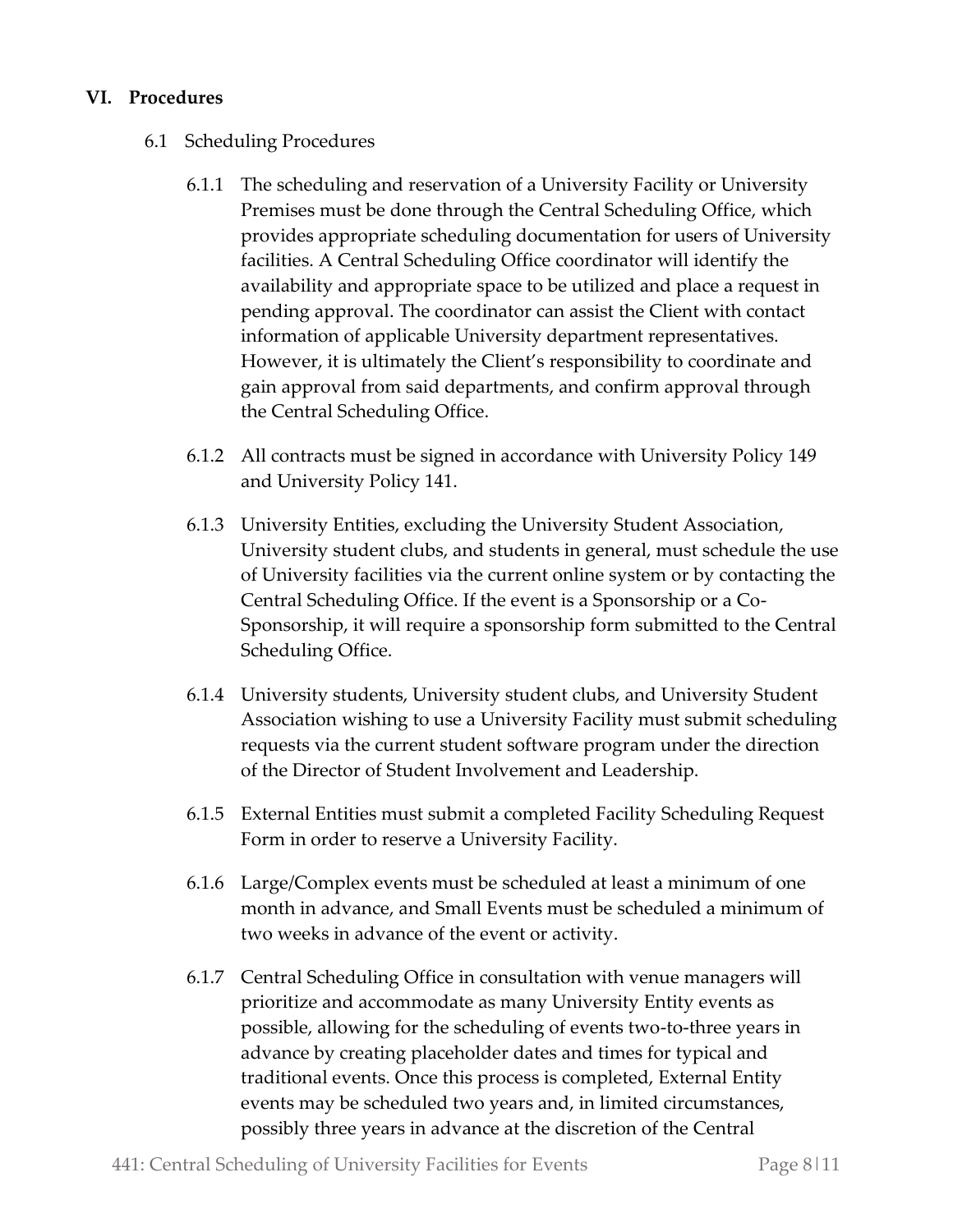Scheduling Office and in consultation with the appropriate venue managers and with the exception of the following:

- 6.1.7.1 Academic classrooms and labs only may be scheduled after the completion of academic class scheduling for that semester.
- 6.1.7.2 Athletic venues may be scheduled for University and External Entity events after the NCAA Division I athletic season schedule is in place.
- 6.1.7.3 After the University Student Association, University student clubs, or students have scheduled their events at the Gardener Student Center, scheduling for other University Entity or External Entity events may take place.
- 6.1.7.4 Scheduling will take place based on the University's mission, scheduling priorities, venue appropriateness, availability, college and department program needs, and lastly, on a first-come firstserved basis. To assist with meeting scheduling priorities, the Central Scheduling Office may conduct annual or semestercalendared scheduling meetings with University Entities, which will precede the years that the events take place. Exceptions to the normal procedure are rare and must have all appropriate approvals.
- 6.1.8 The Central Scheduling Office will provide assistance in arranging with other University departments for support services.
- 6.1.9 The University reserves the right to cancel any event and will attempt to provide 48-hour notice.
- 6.2 Rental Fees and Billing Procedures
	- 6.2.1 Rental fees and billings are prioritized and applied according to the current University Event Services, Facility and Event Fee Schedule. Fees shall be applied using current Central Scheduling and Event Guidelines fairly, consistently, and legally.
	- 6.2.2 University Event Services reserves the right to waive or revise rates to cover costs, update the Facility and Event Fee Schedule, and Central Scheduling and Event Guidelines for rental and service fees as needed. Furthermore, they reserve the right to amend use, or decline services and facility use.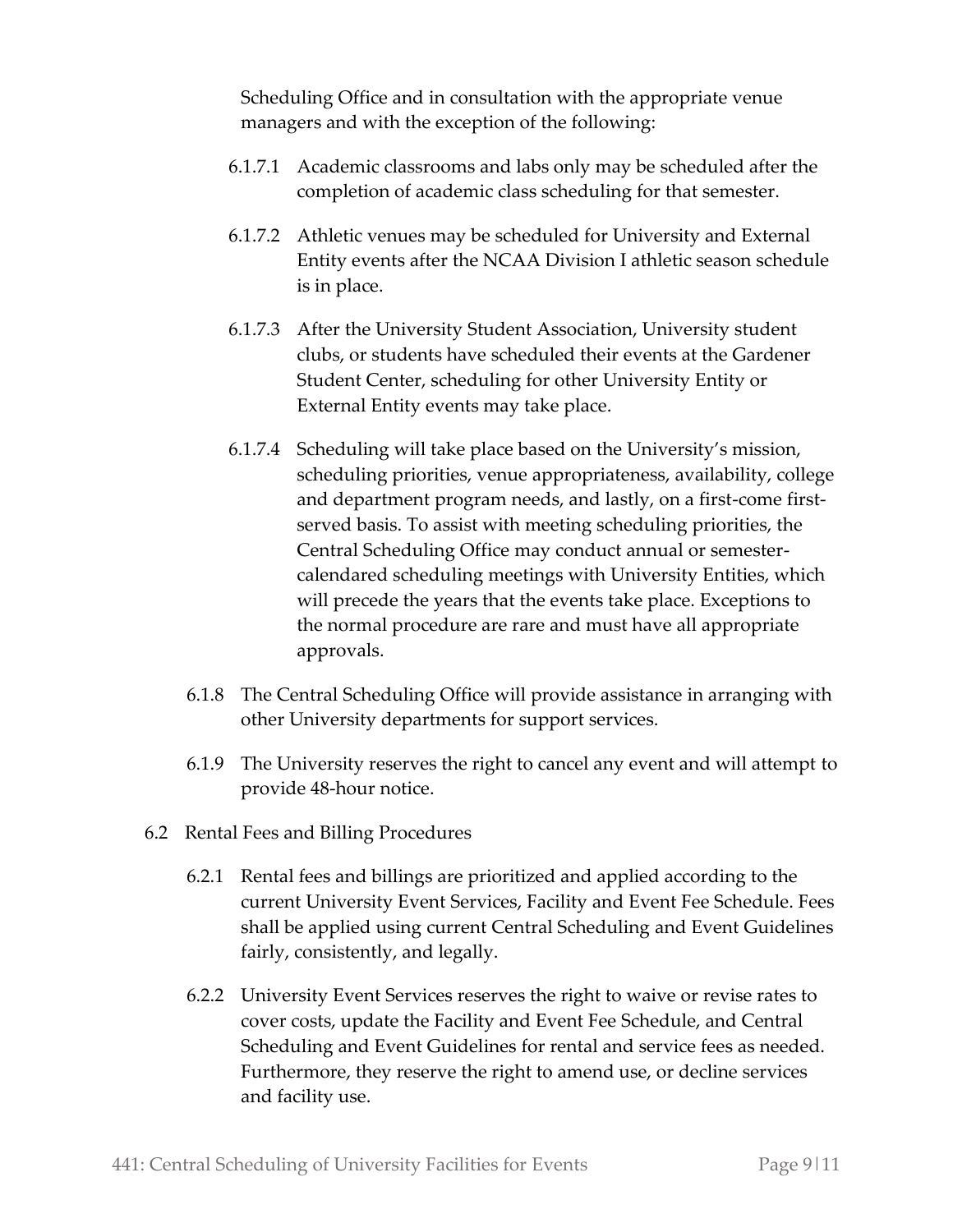- 6.2.3 Charges from individual University departments must be done according to official University Business Services billing procedures.
- 6.2.4 A deposit can be required to reserve a University Facility.
- 6.2.5 A due date for payment of all charges will be established and included on the invoice. Billings should be invoiced within a minimum of ten (ten) days of an event and paid in full within a maximum of 30 days of receiving the invoice.
- 6.2.6 Unpaid charges and assessments will be charged through the accounts receivable office and may be referred for collection.
- 6.2.7 The Client and/or the Client's entity scheduling the facility agrees to be liable for any fees, assessed-out-of-pocket expenses or damages resulting from the Client's use of the facility.
- 6.2.8 Failure to pay all assessed costs or rental fees, or mistreatment of persons or property, or violation of University regulations and policies constitutes justification for denial of future requests from the same organization, group, or individual(s).
- 6.2.9 Facility and Event Fee Schedule: Entities or persons sponsoring all non-University events may be charged rental fees based on a periodically updated Facility and Event rental fee schedule. Fees listed will include security and custodial coverage.
- 6.2.10 Fees collected from Central Scheduling operations will be used for facility and event maintenance and expenses.
- 6.3 Appeals Process
	- 6.3.1 If a Client objects to the denial of a scheduling request, the assignment of a particular facility, or the assessment of fees and expenses, the Client shall have the right to appeal the denial to the Executive Director of Event Services and Risk Management.
		- 6.3.1.1 The appealing party must submit their appeal in writing to the Director of Event Services and Risk Management within five (5) University Business Days of receipt of Central Scheduling's determination.
		- 6.3.1.2 The Executive Director of Event Services and Risk Management will consider the appeal and will notify the appealing party in writing of the decision within ten (10) University Business Days